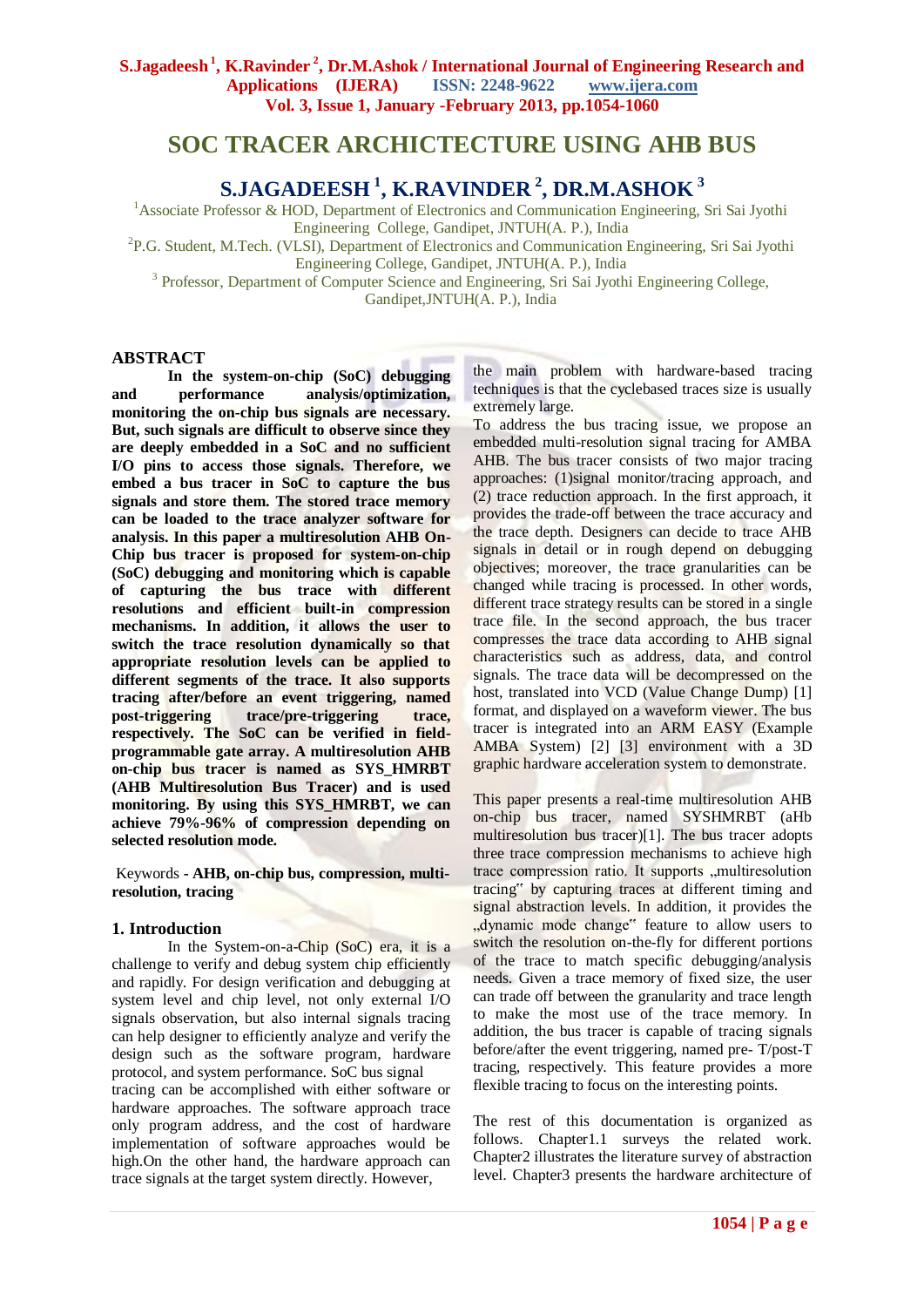our bus tracer. Chapter4 provides simulation results of our bus tracer so as to analyze the expected errors while processing the signal through bus tracer used in SoC. . Finally, Chapter5 concludes this project and gives directions for future research.

#### 1.1 Related Work

Existing on-chip bus tracers mostly adopt lossless compression approaches. ARM provides the AMBA AHB trace macro-cell (HTM) [3] that is capable of tracing AHB bus signals. We characterize the bus signals into three categories: program address, data address/data and control signals. For program addresses, astraight forward way is to discard the continuous instruction addresses and retain only the discontinuous ones, so called branch/target filtering. This approach has been used in some commercial tracers, such as theTC1775 trace module in Tri Core [5] and ARM's Embedded Trace Macrocell (ETM) [6],[4].For data address/value , the most popular method is the differential approach which records the difference between consecutive data. Since the difference usually could be represented with less number of bits than the original value, the information size is reduced. For control signals, ARM HTM [3] encodes them with the slice compression approach: the control signal is recorded only when the value changes. The spirit of a hardware tracer is its data reduction or compression techniques. For program address tracing, an intuitive way is to discard the continuous instruction addresses and retain only the discontinuous ones, such as the addresses of branching and target instructions, with some hardware filters. This approach has been used in some commercial processors, such as TriCore [4] [5], and ARM's Embedded Trace Macrocell [6]. The hardware overhead of these works is small since the filtering mechanism is simple to implement in hardware. However, the effectiveness of these techniques is mainly limited by the average basic block size, which is roughly around four or five instructions per basic block, as reported in [7] and [8]. For data address and value tracing, the most popular method is used the differential approach based on subtraction. Some researchers have shown that using the differential method can reduce the data address and data values traces by about 40 percent and 14 percent respectively [9] [10]. Besides the address and data bus, there are several control signals on system bus that need to be traced. Some FPGA boards have built-in signal trace tools, such as the Altera Signal Tap [11] and Xilinx Chip- Scope [12]. FS2 AMBA Navigator [13] supports bus clock mode and bus transfer mode to trace bus signals on every clock and bus transfer respectively. Trace buffer stores bus cycles or bus transfers based on local internal memory size. Although these approaches support multiple trace modes such as tracing at cycle by-cycle or at signal

transaction, only one mode can use during a tracing process. the transaction level. They point out that the traditional hardware and software debugging cannot work collaboratively, since the software debugging is at the functional level and the hardware debugging is at the signal level. As a solution, the transaction-level debugging can provide software and hardware designers a common abstraction level to diagnose bugs collaboratively, and thus, help focus problems quickly. Both works indicate that the transaction-level debugging is a must in SoC development.

### **2. Abstraction level**

This paper presents the multi-resolution approach that can use different trace modes during a bus signal tracing process. The transaction-level debugging provides software and hardware designers a common abstraction level to diagnose bugs. The abstraction level is in two dimensions: timing abstraction and signal abstraction. The timing dimension has two abstraction levels which are the cycle level and transaction level. The cycle level captures the signals at every cycle. The transaction level records the signals only when their value changes. The signal dimension involves grouping of AHB bus signals into four categories: program address, data address/value, access control signals (ACS), and protocol control signals (PCS). Then, we define three abstraction levels for those signals. They are full signal level, bus state level, and master operation level. The full signal level captures all bus signals. The bus state level further abstracts the PCS by encoding them as states according to the bus-statemachine (BSM).The states represent bus handshaking activities within a bus transaction. The master state level further abstracts the bus state level by only recording the transfer activities of bus masters and ignoring the handshaking activities within transactions. This level also ignores the signals when the bus state is IDLE, WAIT, and BUSY. The BSM is designed based on the AMBA AHB 2.0 protocol to represent the key bus handshaking activities within a transaction. The transitions between BSM states follow the AMBA protocol control signals. Combining the abstraction levels in the timing dimension and the signal dimension, we provide five modes in different granularities They are Mode FC (full signal, cycle level), Mode FT (full signal, transaction level), Mode BC (bus state, cycle level), Mode BT (bus state, transaction level), and Mode MT (master state, transaction level). At Mode FC, the tracer traces all bus signals cycle-by-cycle so the detailed bus activities can be observed. At Mode FT, the tracer traces all signals only when their values are changed. At Mode BC, the tracer uses the BSM, such as NORMAL, IDLE, ERROR, and so on, to represent bus transfer activities in cycle accurate level. At Mode BT, the tracer uses bus state to represent bus transfer activities in transaction level Our bus tracer also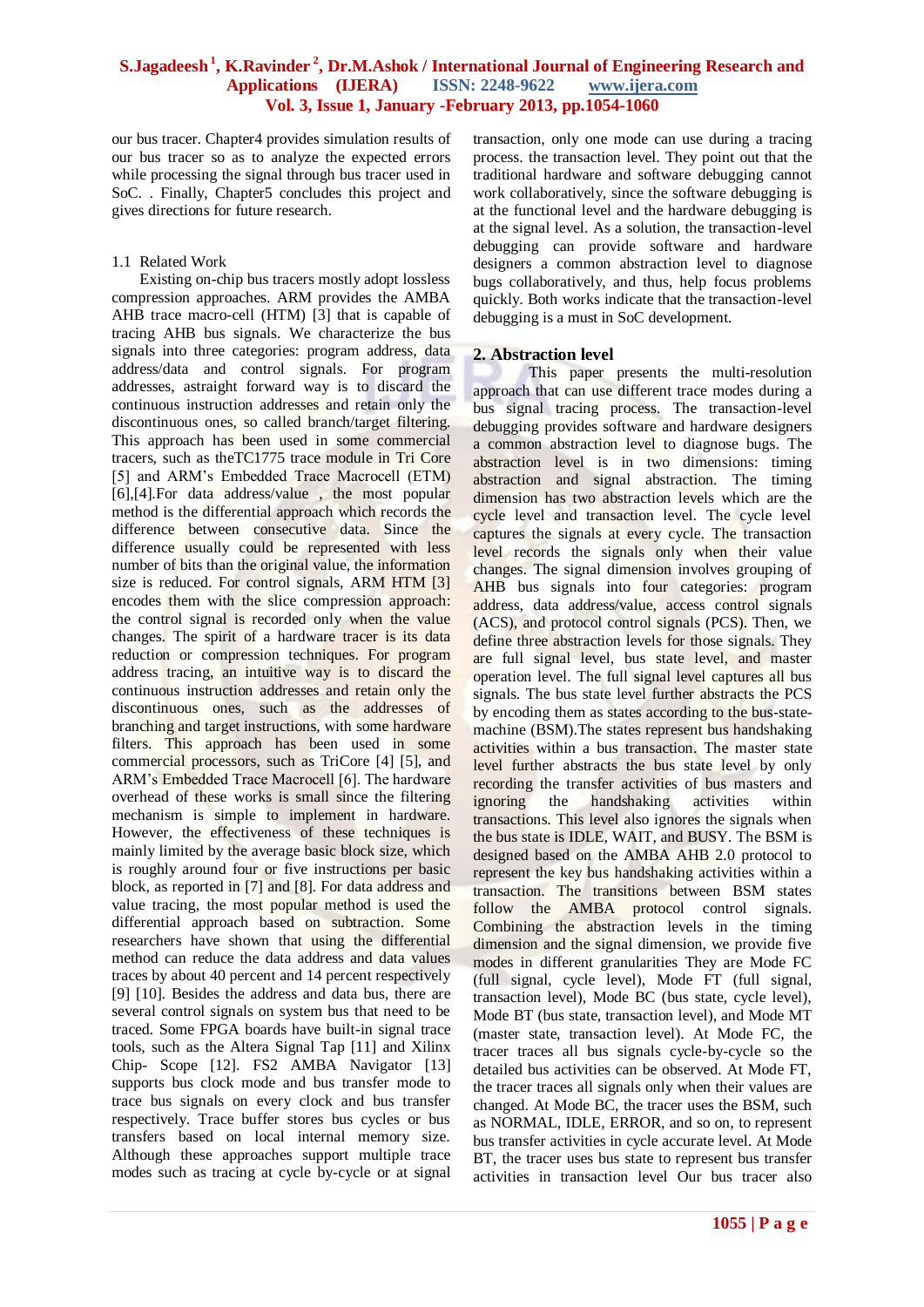supports dynamic mode change (DMC) feature which allows designers to change the trace mode dynamically in real-time.

The post-T trace captures signals after a triggering event, while the pre-T trace captures signals before the triggering event. The post-T trace is usually used to observe signals after a known event. The pre-T trace is used to diagnose the cause for unexpected errors by capturing the signals before the errors. In order to overcome the problem, we adopt a periodical triggering technique.

We divide the entire trace into several independent small traces. Destroying the initial state of one trace does not affect other traces since every trace has its own initial state. This technique can be accomplished by periodically triggering a new trace. With minor modification to their control circuitry it can be easily accomplished by the existing trace compression engines.



Fig. 1. BSM for encoding bus master behaviors.

TABLE I

| LADLE L            |        |                  |               |  |  |  |  |  |
|--------------------|--------|------------------|---------------|--|--|--|--|--|
| Signal Abstraction |        |                  |               |  |  |  |  |  |
| <b>AHB</b>         | Full   | <b>Bus State</b> | <b>Master</b> |  |  |  |  |  |
| Signals            | Signal |                  | Operation     |  |  |  |  |  |
| Program            | All    | All              | Partial       |  |  |  |  |  |
| <b>Address</b>     |        |                  |               |  |  |  |  |  |
| Data               | All    | A11              | Partial       |  |  |  |  |  |
| Address            |        |                  |               |  |  |  |  |  |
| <b>ACS</b>         | All    | All              | Partial       |  |  |  |  |  |
| <b>PCS</b>         | A11    | Encoded          | N/A           |  |  |  |  |  |

### **3. Hardware architecture of bus tracer**

Fig.  $2$  is the bus tracer overview. It mainly contain four parts: Event Generation Module, Abstraction Module, Compression Modules, and Packing Module.

ule. The Event Generation Module controls the start/stop time, the trace mode, and the trace depth of traces. This information is sent to the following modules. Based on the trace mode, the Abstraction Module abstracts the signals in both timing dimension and signal dimension. The abstracted data are further compressed by the Compression Module to reduce the data size. Finally, the compressed results are packed with proper headers and written to the trace memory by the Packing Module.



Fig. 2. SoC Tracer Architecture Using AHB Bus

#### 3.1 Event Generation Module:

The trace and trace mode starting and stopping are decided by event generation module. The triggering events on the bus controlled by event registers. The matching circuit is used to compare bus activities with the events specified in the event registers. We can connect an AHB bus protocol checker (HPChecker) [10] to the Event Generation Module, as shown in Fig.2, to capture the bus protocol related trace.

| <b>TABLE II</b>       |  |  |  |  |  |  |
|-----------------------|--|--|--|--|--|--|
| <b>Event Register</b> |  |  |  |  |  |  |

| 32 bits                                  |             |     |    |      |      |          |  |  |
|------------------------------------------|-------------|-----|----|------|------|----------|--|--|
| <b>Address</b>                           |             |     |    |      |      |          |  |  |
| <b>Address Mask</b>                      |             |     |    |      |      |          |  |  |
| Data                                     |             |     |    |      |      |          |  |  |
| <b>Data Mask</b>                         |             |     |    |      |      |          |  |  |
| Control                                  |             |     |    |      |      |          |  |  |
| <b>Control Mask</b>                      |             |     |    |      |      |          |  |  |
| <b>Trace Depth</b>                       |             |     |    |      |      |          |  |  |
| <b>Trace</b>                             | <b>Dire</b> | En  | A  |      | Chec | Eve      |  |  |
| Mode                                     | ctio        | abl | Ħ  | ker  |      | nt       |  |  |
| (4bits)                                  | n           | е   | в  | Even |      | Nu       |  |  |
|                                          |             |     | в  | t    |      | mbe      |  |  |
|                                          |             |     | us |      |      | rs       |  |  |
|                                          |             |     |    |      |      | $^{c24}$ |  |  |
|                                          |             |     |    |      |      | bits)    |  |  |
| <b>Event Numbers</b> (21 bits)<br>[10:0] |             |     |    |      |      |          |  |  |
| zeros                                    |             |     |    |      |      |          |  |  |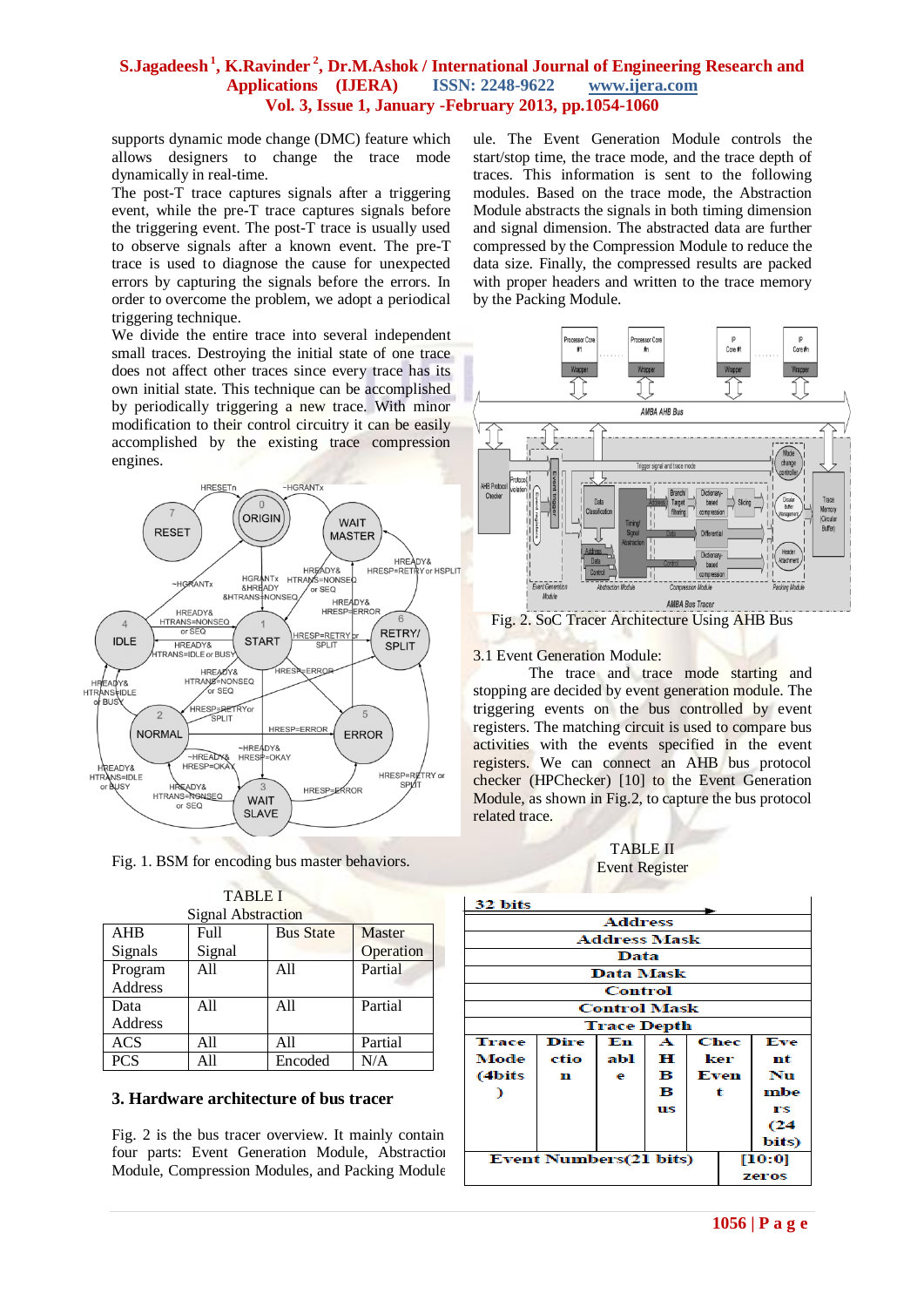The Event Generation Module decides the starting and stopping of a trace and its trace mode. The module has configurable event registers which specify the triggering events on the bus and a corresponding matching circuit to compare the bus activity with the events specified in the event registers. Optionally, this module can also accept events from external modules. Table II is the format of an event register.

#### 3.2 Abstraction Module

This Module monitors the AMBA bus and selects/filters signals based on the abstraction mode. Depending on the abstraction mode, some signals are ignored, and some signals are reduced.



Fig.3 Multiresolution abstraction trace modes

#### 3.3 Compression Module

This Module monitors the AMBA bus and selects/filters signals based on the abstraction mode. Depending on the abstraction mode, some signals are ignored, and some signals are reduced.

The purpose of the Compression Module is to reduce the trace size. It accepts the signals from the abstraction module. To achieve real-time compression, the Compression Module is pipelined to increase the performance. Every signal type has an appropriate compression method, as shown in the Figure-1 the program address is compressed by a combination of the branch/target filtering, the dictionary-based compression, and the slicing. The data address and the data value are compressed by a combination of the differential and encoding methods. The ACS and PCS signals are compressed by the dictionary-based compression. Details will be discussed below Compression Mechanism.

#### **3**.3.1 Program Address Compression

We divide the program address compression into three phases for the spatial locality and the temporal locality. Figure-1 shows the compression flow. There are three approaches: branch/target filter, dictionary based compression, and slicing. Here we have three parts in address compression:

--Dictionary based Compression

--Slicing

3.3.2 Branch/Target Filtering

This technique aims at the spatial locality of the program address. Spatial locality exists since the program addresses are sequential mostly. Software programs (in assembly level) are composed by a number of basic blocks and the instructions in each basic block are sequential. Because of these characteristics, Branch/target filtering can records only the first instruction"s address (Target) and the last instruction"s address (Branch) of a basic block. The rest of the instructions are filtered since they are sequential and predictable.

### 3.3.3 Dictionary-B*a*sed Compression

To further reduce the size, we take the advantage of the temporal locality. Temporal locality exists since the basic blocks repeat frequently (loop structure), which implies the branch and target addresses after Phase 1 repeat frequently. Therefore, we can use the dictionary based compression.



Fig. 4 Block diagram of the dictionary based compression circuit

### 3.3.4 Slicing

The miss address can also be compressed with the Slicing approach. Because of the spatial locality, the basic blocks are often near each other. which means the high-order bits of branch/target addresses nearly have no change. Therefore, the concept of the Slicing is to reduce the data size by recording only the different digits of two consecutive miss addresses. To implement this concept in hardware, the address is partitioned into several slices of a equal size. The comparison between two consecutive miss addresses is at the slice level. For example, there are three address sequences: A (0001 0010 0000), B (0001 0010 0110), C  $(0001\ 0110\ 0110)$ . At first, we record instruction A $\degree$ s full address. Next, since the upper two slices of address B are the same as that of the address A, only the leastsignificant slice is recorded. For address C, since the most significant slice is the same to that of the address B, only the lower two slices are recorded. Figure 5 shows the hardware architecture. It has the register REG storing the previous data (dini-1).

<sup>--</sup>Branch/Target Filtering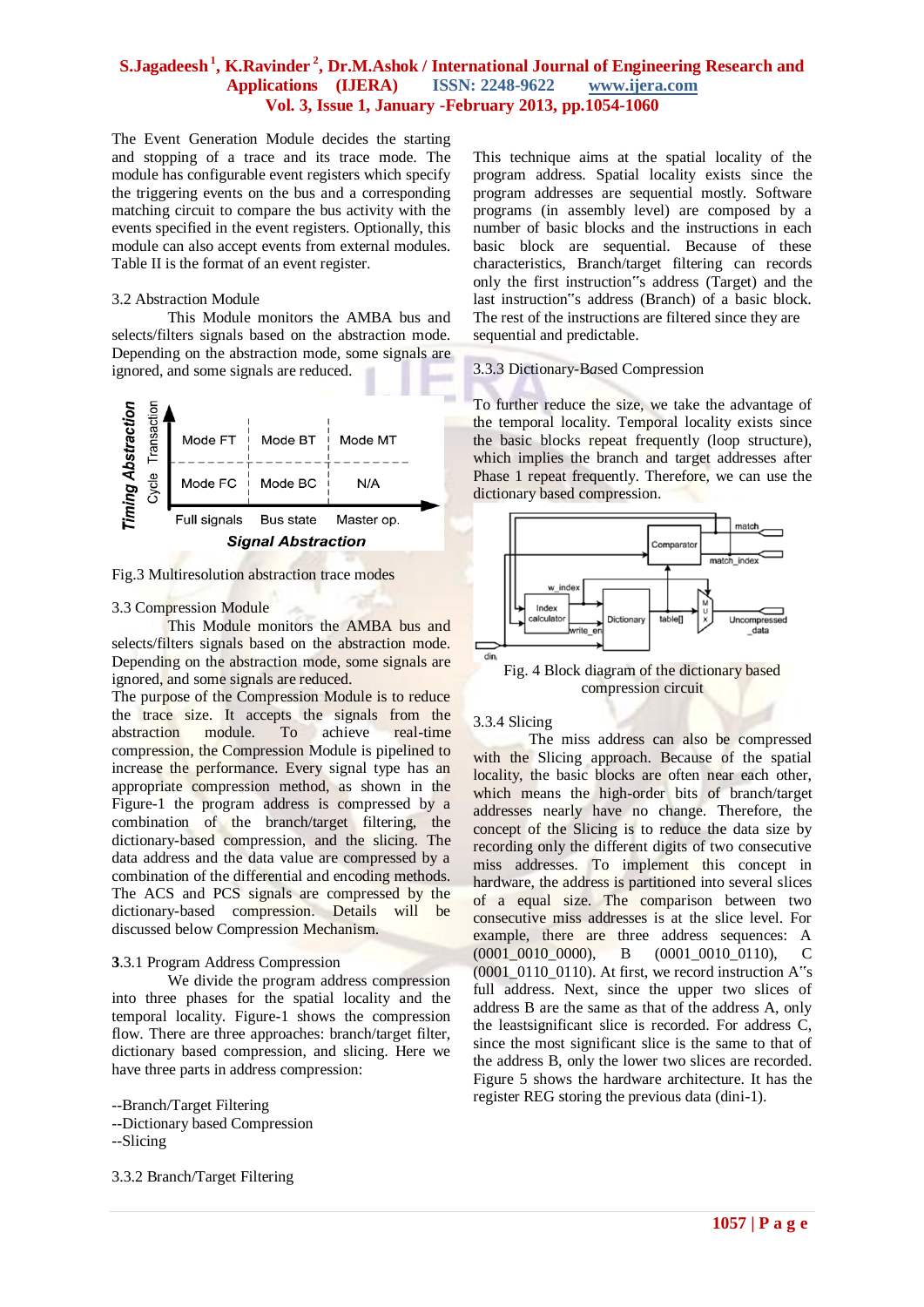

Fig. 5 Block diagram of slicing circuit

#### 3.3.5 Data Address/Value Compression

Data address and data value tends to be irregular and random. Therefore, there is no effective compression approach for data address/value. Considering using minimal hardware resources to achieve a good compression ratio, we use a differential approach based on the subtraction. Figure 5 shows the hardware compressor. The register REG saves the current datum dini and outputs the previous datum dini-1. By comparing the current datum with the previous data value, the three modules comp, differential, and sizeof output the encoded results. The comp module computes the sign bit (signed\_bit) of the difference value. The differential module calculates the absolute difference value (value). Since the absolute difference between two data value may be small, we can neglect the leading zeros and use fewer digits to record it. Therefore, the sizeof module calculates the nonzero digit number (sizei) of the difference. Finally, the encoded datum is sent to the packing module along with sizei



Fig.6 Block diagram of differential compression circuit

#### 3.3.6 Control Signal Compression

We classify the AHB control signals into two groups: access control signals (ACS) and protocol control signals (PCS). ACS are signals about the data access aspect, such as read/write, transfer size, and burst operations[4s]. PCS are signals controlling the transfer behavior, such as master request, transfer type, arbitration, and transfer response. Control signals have two characteristics. First, the same combinations of the control signals repeat frequently, while other combinations happen rarely or never happen.

#### 3.4 Packing Module

This Module receives the compressed data from the compression module. It processes them and writes them to the trace memory. Packet management, circular buffer management, and mode change control are managed by this module.

#### **4. Compression Mechanism**

To reduce the size, the compression approaches are necessary. Since the signal characteristics of the address value, the data value, and the control signals are quite different, we propose different compression approaches for them. They are Program address compression, Branch/Target filtering, Dictionary based compression, Slicing, Data address/value compression, Control signal compression. Integrating the bus tracer into a SoC is done by simply tapping the bus tracer to the AHB bus.An on-chip processor or an external debugging host controls the bus tracer.

Real-time tracing is achieved when the bus tracer is pipelined to meet the on-chip bus frequency. Since the trace data processing is stream-based, the bus tracer can be easily divided into more pipeline stages to meet aggressive performance requirements.

#### **4. Simulation Results**

4.1 Checker Result



Fig.7. Checker Simulation Result

The output for this module is ERROR register of 44 bit length, in which each bit represents various protocol errors of AHB. For example when reset signal is high (HRESETn) then all the control signals should be at initial state otherwise they will produce an error. The protocol list is given in table.

#### 4.2 Event Generator Result

This module is responsible for producing the control signal for the tracer, which represents the start and stop point of the trace. Trace\_In\_Progreess is the output signal for this module. And this module also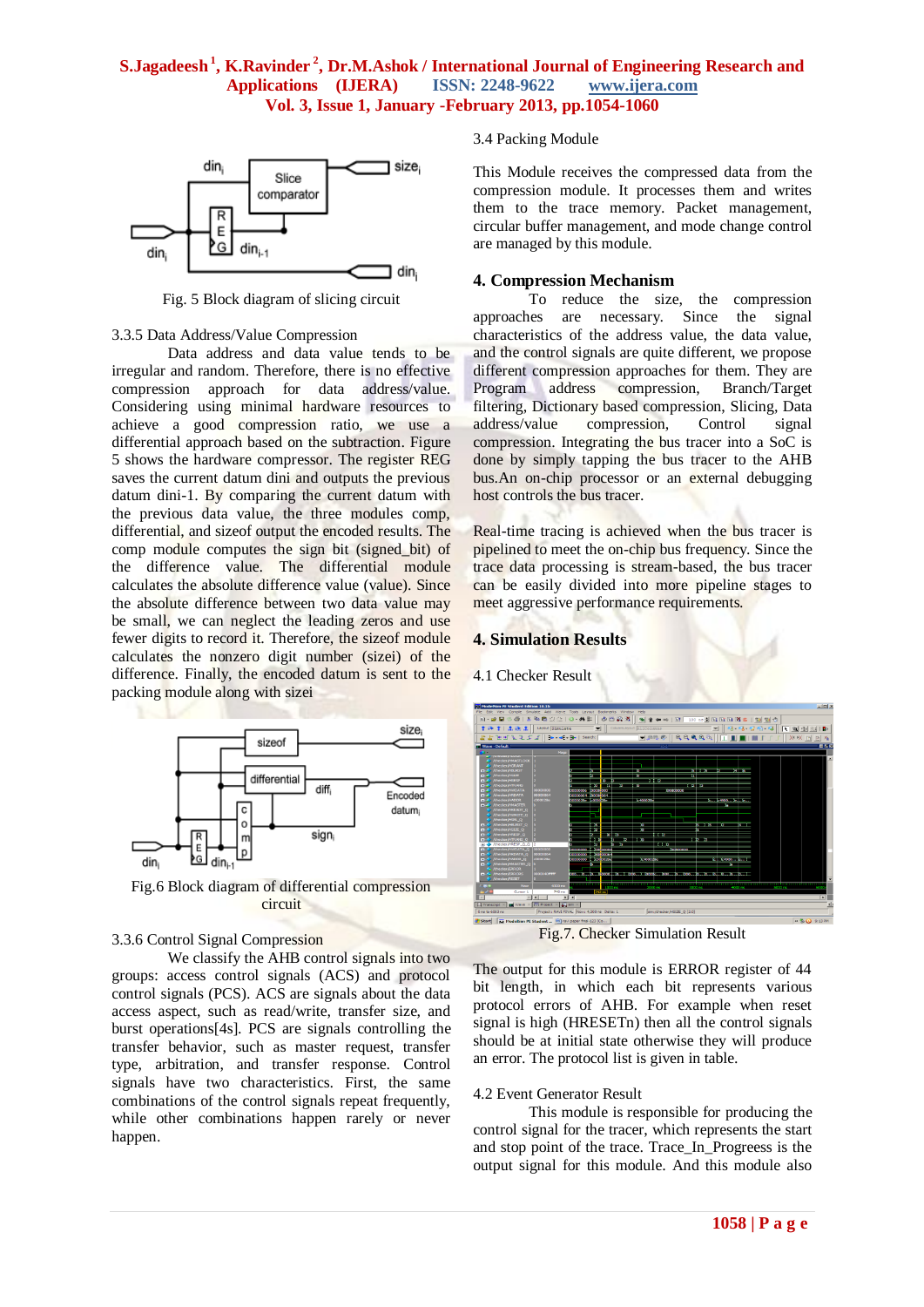produces mode of trace on which basis the tracer is working.





### 4.3 Abstraction Result





Abstraction module takes the inputs from the AHB bus and the Event Generation module. If divides the AHB signals into ADDRESS signals, DATA signals and control signals. It is also responsible for producing the output depends on the mode of operation. For example if the trace mode is in Full cycle signal (FC) then it produces the output for every clock cycle. If it is in Bus transaction mode first it encodes the PCS control signals and generates the output on transactions only.

#### 4.4 Compression Result

The address, data and control signals from the abstraction module are the inputs for the compression module. The signals are compressed based on different compression techniques.



Fig.10 Compression Simulation Result



The compressed data is in the form of bits only. If we transmit it directly to the memory, then there will be a great problem at the decoder to differentiate the data. So we have to attach the header for each data. According to the header only decoder can find out the different packets. Each buffer is of 32bits. Whenever the data in one buffer is full, then that buffer gives the data to the memory.

### **5. Conclusion**

We have presented an on-chip bus tracer SYS-HMRBT for the development, integration, debugging, monitoring, and tuning of AHB based SoC"s. It is attached to the on-chip AHB bus and is capable of capturing and compressing in real time the bus traces with five modes of resolution. This is the